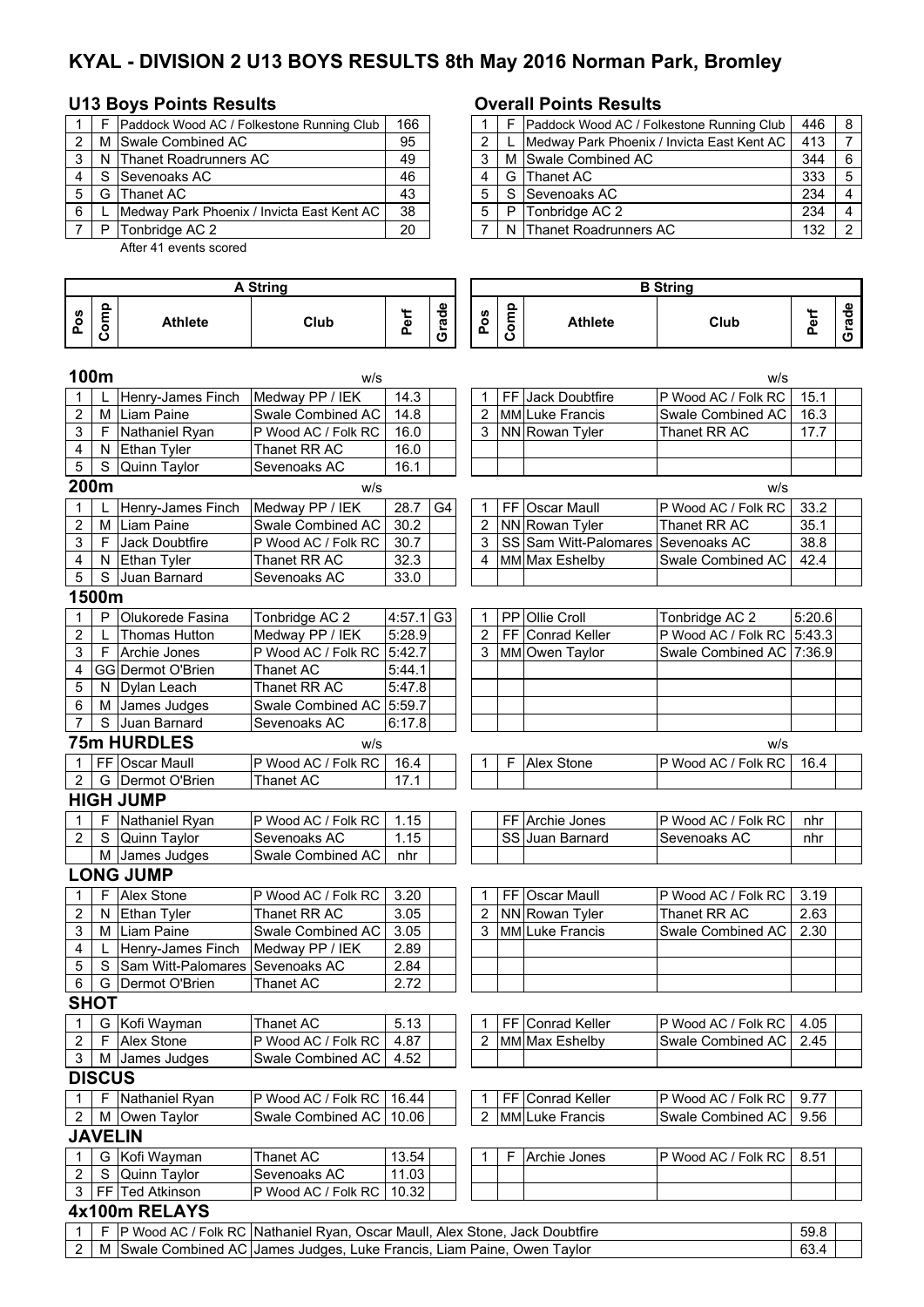# **KYAL - DIVISION 2 U15 BOYS RESULTS 8th May 2016 Norman Park, Bromley**

# **U15 Boys Points Results Overall Points Results**

|   |   | G IThanet AC                               | 146 |  | Paddock Wood AC / Folkestone Running Club  | 446 | <b>B</b>       |
|---|---|--------------------------------------------|-----|--|--------------------------------------------|-----|----------------|
| 2 |   | Medway Park Phoenix / Invicta East Kent AC | 61  |  | Medway Park Phoenix / Invicta East Kent AC | 413 |                |
| ◠ |   | S Sevenoaks AC                             | 57  |  | M Swale Combined AC                        | 344 | 6              |
| 4 |   | M Swale Combined AC                        | 37  |  | G Thanet AC                                | 333 | 5              |
|   | P | Tonbridge AC 2                             | 36  |  | S Sevenoaks AC                             | 234 | $\overline{4}$ |
| 6 |   | Paddock Wood AC / Folkestone Running Club  | 32  |  | P Tonbridge AC 2                           | 234 | $\overline{4}$ |
|   |   | N Thanet Roadrunners AC                    | 21  |  | N Thanet Roadrunners AC                    | 132 | າ              |
|   |   |                                            |     |  |                                            |     |                |

After 41 events scored

|                | G     | Thanet AC                                            | 146 |  |   | Paddock Wood AC / Folkestone Running Club  | 446 | -8  |
|----------------|-------|------------------------------------------------------|-----|--|---|--------------------------------------------|-----|-----|
| $\overline{2}$ |       | <b>IMedway Park Phoenix / Invicta East Kent AC I</b> | 61  |  |   | Medway Park Phoenix / Invicta East Kent AC | 413 |     |
|                | 3 I S | Sevenoaks AC                                         | 57  |  |   | M Swale Combined AC                        | 344 | - 6 |
| 4              |       | M Swale Combined AC                                  | 37  |  |   | G Thanet AC                                | 333 |     |
|                | 5   P | Tonbridge AC 2                                       | 36  |  |   | S Sevenoaks AC                             | 234 |     |
| 6 I            | -F    | Paddock Wood AC / Folkestone Running Club            | 32  |  | P | Tonbridge AC 2                             | 234 |     |
|                |       | N Thanet Roadrunners AC                              | 21  |  |   | N Thanet Roadrunners AC                    | 132 | ົ   |

|                         |              |                            | <b>A String</b>                                         |        |                |                |      |                                   | <b>B</b> String          |        |       |
|-------------------------|--------------|----------------------------|---------------------------------------------------------|--------|----------------|----------------|------|-----------------------------------|--------------------------|--------|-------|
| Pos                     | Comp         | <b>Athlete</b>             | Club                                                    | Perf   | Grade          | Pos            | Comp | <b>Athlete</b>                    | Club                     | Perf   | Grade |
| 100m                    |              |                            | w/s                                                     |        |                |                |      |                                   | w/s                      |        |       |
|                         | G            | <b>Connor Neal</b>         | Thanet AC                                               | 12.3   | G4             | 1              |      | GG Aston Fredericks               | Thanet AC                | 13.3   |       |
| $\overline{2}$          | PP           | Thomas Draper              | Tonbridge AC 2                                          | 12.8   |                |                |      |                                   |                          |        |       |
| 3                       |              | S Harry Firth              | Sevenoaks AC                                            | 13.5   |                |                |      |                                   |                          |        |       |
| 4                       | L            | Sebastian Ngassa           | Medway PP / IEK                                         | 13.9   |                |                |      |                                   |                          |        |       |
| 5                       | N            | Calum Nagle                | Thanet RR AC                                            | 14.0   |                |                |      |                                   |                          |        |       |
| 300m                    |              |                            |                                                         |        |                |                |      |                                   |                          |        |       |
| 1                       | G            | <b>Connor Neal</b>         | Thanet AC                                               | 41.0   | G4             | 1              |      | <b>GG</b> Jack Seery              | Thanet AC                | 42.1   | G4    |
| $\overline{2}$          | $\mathsf{S}$ | Sebastian Burke            | Sevenoaks AC                                            | 41.9   | G4             | $\overline{2}$ |      | <b>Isaac Thomas</b>               | Medway PP / IEK          | 54.4   |       |
| 3                       |              | LL Sebastian Ngassa        | Medway PP / IEK                                         | 48.0   |                |                |      |                                   |                          |        |       |
| 4                       | М            | <b>Ben Shawsmith</b>       | Swale Combined AC                                       | 48.6   |                |                |      |                                   |                          |        |       |
|                         | 1500m        |                            |                                                         |        |                |                |      |                                   |                          |        |       |
| 1                       |              | Oscar Parrick              | Medway PP / IEK                                         | 4:37.4 | G4             | 1              | P    | Alexander Sandberg Tonbridge AC 2 |                          | 5:03.0 |       |
| $\overline{2}$          |              | PP Fraser Gordon           | Tonbridge AC 2                                          | 4:40.1 | G <sub>4</sub> | $\overline{2}$ | LL   | <b>Isaac Thomas</b>               | Medway PP / IEK          | 5:45.6 |       |
| 3                       |              | N Ben Davis                | Thanet RR AC                                            | 4:56.6 |                | 3              |      | MM James English                  | Swale Combined AC 6:05.7 |        |       |
| 4                       |              | M Ben Shawsmith            | Swale Combined AC 5:14.9                                |        |                |                |      |                                   |                          |        |       |
|                         |              | 80m HURDLES                | w/s                                                     |        |                |                |      |                                   | W/S                      |        |       |
| $\overline{1}$          |              | G Jack Seery               | <b>Thanet AC</b>                                        | 14.2   |                |                |      | GG George Seery                   | Thanet AC                | 14.5   |       |
| $\overline{2}$          | F            | Jacob Glynn                | P Wood AC / Folk RC                                     | 17.3   |                |                |      |                                   |                          |        |       |
|                         |              | <b>HIGH JUMP</b>           |                                                         |        |                |                |      |                                   |                          |        |       |
|                         |              | G George Seery             | Thanet AC                                               | 1.45   |                |                |      |                                   |                          |        |       |
| $\overline{2}$          |              | $\overline{S}$ Harry Firth | Sevenoaks AC                                            | 1.40   |                |                |      |                                   |                          |        |       |
|                         |              | <b>LONG JUMP</b>           |                                                         |        |                |                |      |                                   |                          |        |       |
| 1                       | G            | Connor Neal                | Thanet AC                                               | 5.08   | G <sub>4</sub> | 1              |      | GG George Seery                   | Thanet AC                | 4.28   |       |
| $\overline{\mathbf{c}}$ | $\mathbf S$  | Harry Firth                | Sevenoaks AC                                            | 4.36   |                | $\overline{2}$ | LL   | Sam Newson                        | Medway PP / IEK          | 3.57   |       |
| 3                       | F            | <b>Toby West</b>           | P Wood AC / Folk RC                                     | 4.20   |                | 3              |      | FF Jacob Glynn                    | P Wood AC / Folk RC      | 2.99   |       |
| 4                       | N            | Calum Nagle                | Thanet RR AC                                            | 3.80   |                |                |      |                                   |                          |        |       |
| 5                       |              | Sebastian Ngassa           | Medway PP / IEK                                         | 3.75   |                |                |      |                                   |                          |        |       |
| <b>SHOT</b>             |              |                            |                                                         |        |                |                |      |                                   |                          |        |       |
| $\mathbf 1$             | S            | Sebastian Burke            | Sevenoaks AC                                            | 9.18   |                | 1              |      | GG Ned Naisbitt                   | Thanet AC                | 5.34   |       |
| $\mathbf 2$             | P            | Thomas Draper              | Tonbridge AC 2                                          | 8.79   |                |                |      |                                   |                          |        |       |
| 3                       |              | G Jack Seery               | <b>Thanet AC</b>                                        | 8.50   |                |                |      |                                   |                          |        |       |
| <b>DISCUS</b>           |              |                            |                                                         |        |                |                |      |                                   |                          |        |       |
| 1                       | S.           | Sebastian Burke            | Sevenoaks AC                                            | 23.40  |                |                |      |                                   |                          |        |       |
| $\overline{2}$          |              | G Ned Naisbitt             | Thanet AC                                               | 16.44  |                |                |      |                                   |                          |        |       |
| 3                       |              | <b>Isaac Thomas</b>        | Medway PP / IEK                                         | 12.90  |                |                |      |                                   |                          |        |       |
| <b>JAVELIN</b>          |              |                            |                                                         |        |                |                |      |                                   |                          |        |       |
|                         |              |                            |                                                         |        |                |                |      |                                   |                          |        |       |
| 1                       | G            | <b>Ned Naisbitt</b>        | Thanet AC<br>P Wood AC / Folk RC                        | 28.56  |                |                |      | MM Ben Shawsmith                  | Swale Combined AC        | 15.44  |       |
| 2                       | F            | Jacob Glynn                |                                                         | 22.06  |                | $\overline{2}$ |      | <b>GG</b> Aston Fredericks        | Thanet AC                | 15.02  |       |
| $\mathbf{3}$            |              | M Reece Paine              | Swale Combined AC                                       | 20.89  |                |                |      |                                   |                          |        |       |
| 4x100m                  |              |                            |                                                         |        |                |                |      |                                   |                          |        |       |
| $\mathbf{1}$            |              | G Thanet AC                | Connor Neal, Jack Seery, George Seery, Aston Fredericks |        |                |                |      |                                   |                          | 51.6   |       |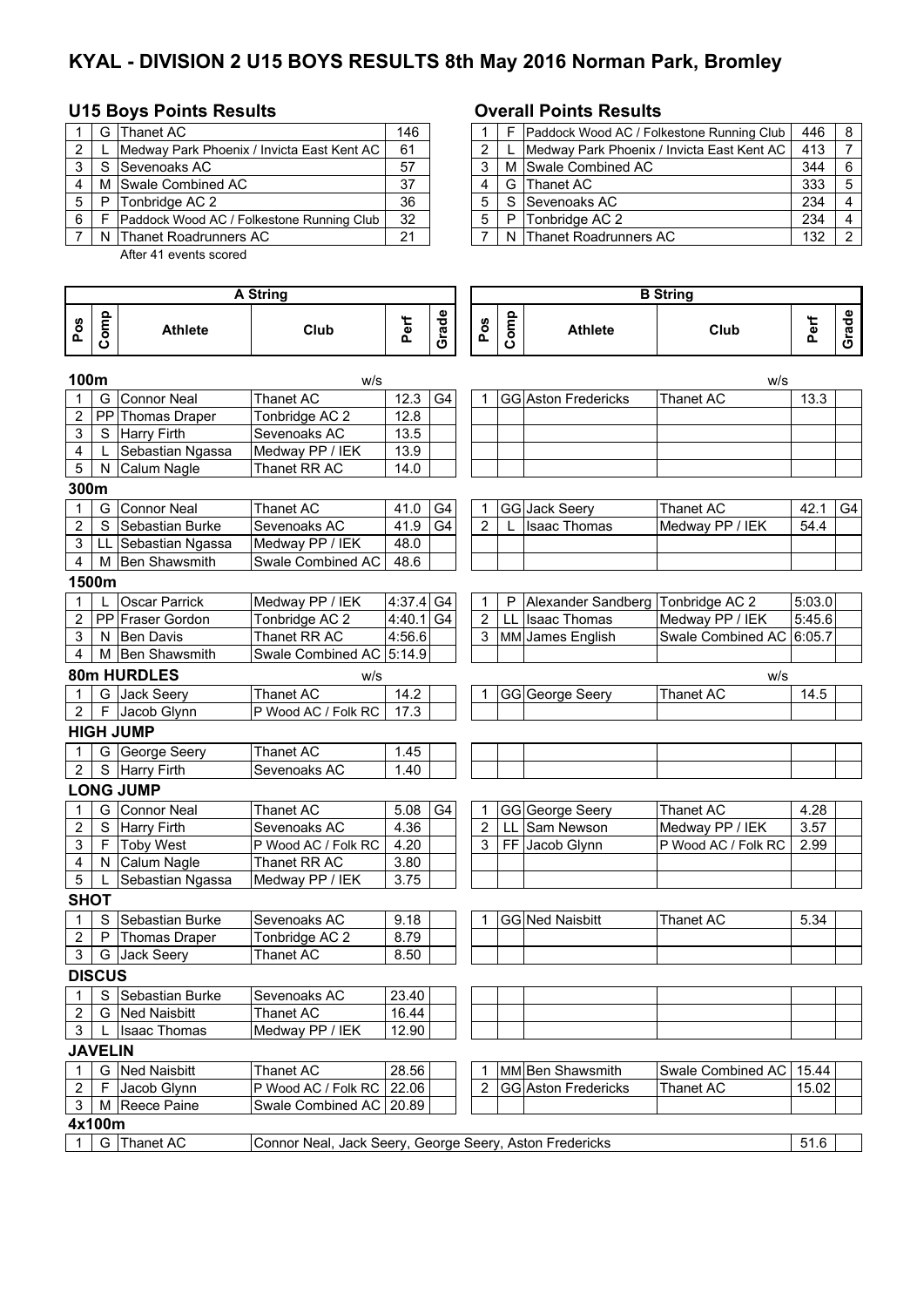# **KYAL - DIVISION 2 U13 GIRLS RESULTS 8th May 2016 Norman Park, Bromley**

### **U13 Girls Points Results Overall Points Results**

|   |   | Medway Park Phoenix / Invicta East Kent AC | 172 |   |   | Paddock Wood AC / Folke  |
|---|---|--------------------------------------------|-----|---|---|--------------------------|
| າ |   | M Swale Combined AC                        | 102 | ◠ |   | Medway Park Phoenix / In |
| 3 |   | Paddock Wood AC / Folkestone Running Club  | 100 |   |   | M Swale Combined AC      |
|   | P | Tonbridge AC 2                             | 76  |   |   | G Thanet AC              |
| 5 |   | Sevenoaks AC                               | 68  | 5 | S | Sevenoaks AC             |
| 6 | G | <b>Thanet AC</b>                           | 54  | 5 | P | Tonbridge AC 2           |
|   |   | N Thanet Roadrunners AC                    | 27  |   |   | N Thanet Roadrunners AC  |

5 S Lauren Brazenell Sevenoaks AC 3.68

After 41 events scored

### **Pos Comp Athlete Club Perf Grade Pos Comp Athlete Club Perf Grade 75m** 1 P Beatrice Godin Tonbridge AC 2 | 11.1 G4 | 1 MM Freya Jury Swale Combined AC | 11.3 G4 2 S Georgina Burke Sevenoaks AC 11.4 | 2 SS Rosie Donohoe Sevenoaks AC 11.9 3 M Amelia Williams Swale Combined AC 11.4 3 GG Mabel Naisbitt Thanet AC 12.9 4 L Anna Thoomkuzhy Medway PP / IEK 11.7 | 4 LL Alice Gyde Medway PP / IEK 13.0 5 G Libby Pritchard Thanet AC 11.8 | | 5 FF Mollie Dew P Wood AC / Folk RC | 13.2 6 | F Bella Reina | P Wood AC / Folk RC | 12.0 **150m** w/s w/s 1 L Maddison Sawyer Medway PP / IEK 21.9 G4 1 LL Emily Newnham Medway PP / IEK 22.7<br>2 P Zoe Baigent Tonbridge AC 2 22.7 2 SS Dulcie Pascual Sevenoaks AC 23.9 2 P Zoe Baigent Tonbridge AC 2 22.7 2 SS Dulcie Pascual Sevenoaks AC 23.9<br>2 S Georgina Burke Sevenoaks AC 22.9 3 MM Isobel Martin Swale Combined AC 24.3 3 S Georgina Burke Sevenoaks AC 22.9 3 MM Isobel Martin Swale Combined AC 24.3<br>4 M Zoe Francis Swale Combined AC 23.5 4 PP Xanthe Mortleman Tonbridge AC 2 24.3 4 M Zoe Francis Swale Combined AC 23.5 4 PP Xanthe Mortleman Tonbridge AC 2 24.3<br>5 G Libby Pritchard Thanet AC 23.8 5 FF Catrina MacArthur P Wood AC / Folk RC 24.9 5 G Libby Pritchard Thanet AC 23.8 5 FF Catrina MacArthur P Wood AC / Folk RC 24.9<br>6 F Bella Reina P Wood AC / Folk RC 24.0 6 GG Mabel Naisbitt Thanet AC 25.1  $6 \mid F \mid$ Bella Reina  $\mid P \mid$  Wood AC / Folk RC 24.0  $\mid$  6 GG **1200m** L Jildou Chappell Medway PP / IEK 4:06.6 G4 1 LL Emily Newnham Medway PP / IEK 4:34.7 2 N Jenny Swandale Thanet RR AC 4:10.4 G4 2 FF Catrina MacArthur P Wood AC / Folk RC 4:45.7 3 | F | Libby Turbutt | P Wood AC / Folk RC | 4:27.7 | | | 3 | NN | Darcey Hobbs | Thanet RR AC | 5:03.8 4 S Julia Sackville-West Sevenoaks AC 5:09.5 5 | M | Isobel Martin | Swale Combined AC | 5:24.7 6 G Jessica Francis Thanet AC 5:30.1 **70m HURDLES** w/s w/s 1 L Isabelle Harding Medway PP / IEK 12.0 G2 1 LL Jamie Smith Medway PP / IEK 16.1 2 S Dulcie Pascual Sevenoaks AC 14.7 3 G Mabel Naisbitt Thanet AC 15.3 4 | F | Mollie Dew | P Wood AC / Folk RC | 16.5 **HIGH JUMP**<br>1 | L Jamie Smith 1 L Jamie Smith Medway PP / IEK 1.30 G3 1 LL Anna Thoomkuzhy Medway PP / IEK 1.20 2 | M Zoe Francis Swale Combined AC | 1.20 | | | | 2 | MM Freya Jury | Swale Combined AC | 1.15 3 F Ellie Burke P Wood AC / Folk RC 1.10 SS Lauren Brazenell Sevenoaks AC nhr S Dulcie Pascual Sevenoaks AC | nhr **LONG JUMP** L Isabelle Harding Medway PP / IEK 3.86 1 PP Xanthe Mortleman Tonbridge AC 2 3.43 2 P Beatrice Godin Tonbridge AC 2 3.50 2 LL Anna Thoomkuzhy Medway PP / IEK 3.41<br>3 N Jenny Swandale Thanet RR AC 3.48 3 MM Amelia Williams Swale Combined AC 2.96 N Jenny Swandale Thanet RR AC 3.48 3 MM Amelia Williams Swale Combined AC 2.96<br>
G Libby Pritchard Thanet AC 3.43 4 F Mollie Dew P Wood AC / Folk RC 2.76 4 G Libby Pritchard Thanet AC 3.43 4 F Mollie Dew P Wood AC / Folk RC 2.76<br>5 SS Rosie Donohoe Sevenoaks AC 3.36 5 NN Isobel Tvler Thanet RR AC 2.34 5 SS Rosie Donohoe Sevenoaks AC 3.36 5 NN Isobel Tyler Thanet RR AC 6 | FF | Libby Turbutt | P Wood AC / Folk RC | 3.34 7 | M Freya Jury | Swale Combined AC 3.30 **SHOT**  1 PP Beatrice Godin Tonbridge AC 2 7.06 G4 1 LL Jildou Chapell Medway PP / IEK 5.95 2 | L |Isabelle Harding | Medway PP / IEK | 6.38 | | 2 | P | Keira Jones | Tonbridge AC 2 | 4.51 3 M Katie Waller Swale Combined AC 5.33 3 F Bella Reina P Wood AC / Folk RC 3.66 4 FF Catrina MacArthur P Wood AC / Folk RC 4.28 **A String B String**

|       |       | Medway Park Phoenix / Invicta East Kent AC | 172 |  |   | Paddock Wood AC / Folkestone Running Club  | 446 | - 8 |
|-------|-------|--------------------------------------------|-----|--|---|--------------------------------------------|-----|-----|
| 2 I   |       | M Swale Combined AC                        | 102 |  |   | Medway Park Phoenix / Invicta East Kent AC | 413 |     |
| 3   F |       | Paddock Wood AC / Folkestone Running Club  | 100 |  |   | M Swale Combined AC                        | 344 |     |
| 4 I P |       | Tonbridge AC 2                             | 76  |  |   | G Thanet AC                                | 333 |     |
|       | 5 I S | Sevenoaks AC                               | 68  |  |   | S Sevenoaks AC                             | 234 |     |
| 6 I   | G     | <b>IThanet AC</b>                          | 54  |  | P | Tonbridge AC 2                             | 234 |     |
|       |       | N Thanet Roadrunners AC                    | 27  |  |   | N Thanet Roadrunners AC                    | 132 |     |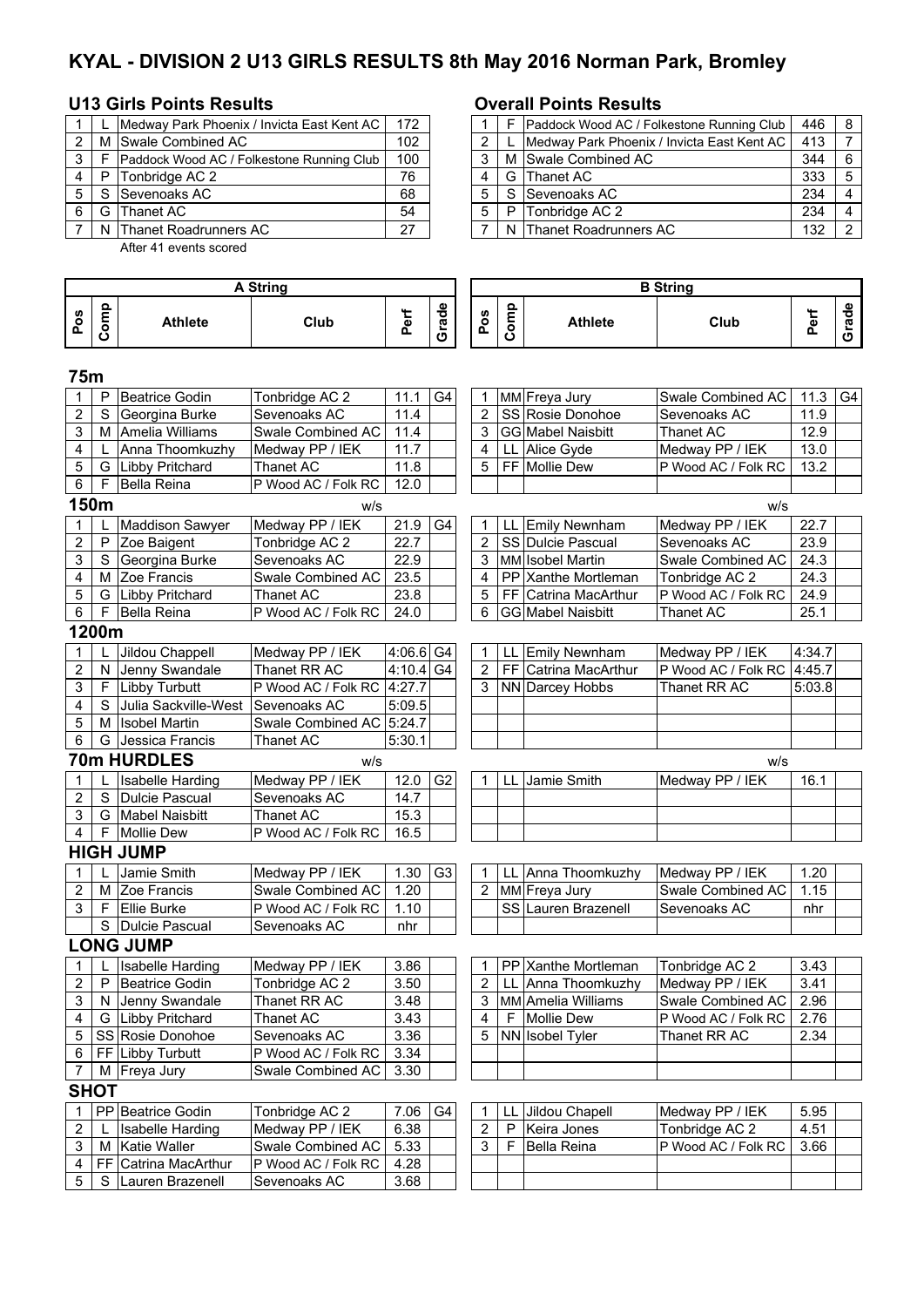## **DISCUS**

|   |               | <b>Ellie Burke</b>  | P Wood AC / Folk RC   18.22   G3 |       |  |  |  | LL Emily Newnham | Medway PP / IEK | 8.67 |  |
|---|---------------|---------------------|----------------------------------|-------|--|--|--|------------------|-----------------|------|--|
|   |               | Maddison Sawver     | <b>IMedway PP / IEK</b>          | 12.59 |  |  |  |                  |                 |      |  |
| 3 | м             | ' Katie Waller      | Swale Combined AC   12.24        |       |  |  |  |                  |                 |      |  |
| 4 | P             | Keira Jones         | Tonbridge AC 2                   | 12.08 |  |  |  |                  |                 |      |  |
| 5 |               | G I Jessica Francis | Thanet AC                        | 10.41 |  |  |  |                  |                 |      |  |
|   | <b>HAMMER</b> |                     |                                  |       |  |  |  |                  |                 |      |  |
|   |               |                     |                                  |       |  |  |  |                  |                 |      |  |

|  | <b>IEllie Burke</b> | IP Wood AC / Folk RC   14.07 |      |  |  | M Katie Waller | <b>ISwale Combined AC   10.59</b> |      |
|--|---------------------|------------------------------|------|--|--|----------------|-----------------------------------|------|
|  | IMMIAmelia Williams | ISwale Combined AC I 12.88   |      |  |  | Alice Gyde     | IMedwav PP / IEK                  | 3.88 |
|  | Jamie Smith         | ' IEK<br>Medway PP /         | 1.15 |  |  |                |                                   |      |
|  | G I Jessica Francis | Thanet AC                    | 9.22 |  |  |                |                                   |      |

|  | M Katie Waller    | Swale Combined AC   10.59 |      |  |
|--|-------------------|---------------------------|------|--|
|  | 2   LL Alice Gyde | Medway PP / IEK           | 3.88 |  |
|  |                   |                           |      |  |
|  |                   |                           |      |  |

## **4x100m RELAYS**

|                | Medway PP / IEK    | Isabelle Harding, Emily Newnham, Maddison Sawyer, Anna Thoomkuzhy                      | 58.9 |  |
|----------------|--------------------|----------------------------------------------------------------------------------------|------|--|
|                | S Sevenoaks AC     | Julia Sackville-West, Dulcie Pascual, Georgina Burke, Rosie Donohoe                    | 62.0 |  |
|                | 3 P Tonbridge AC 2 | Beatrice Godin, Xanthe Mortleman, Keira Jones, Zoe Baigent                             | 62.5 |  |
|                |                    | 4   F  P Wood AC / Folk RC   Libby Turbutt, Catrina MacArthur, Mollie Dew, Bella Reina | 63.0 |  |
| 5 <sup>1</sup> |                    | M Swale Combined AC Amelia Williams, Freya Jury, Katie Waller, Zoe Francis             | 64.1 |  |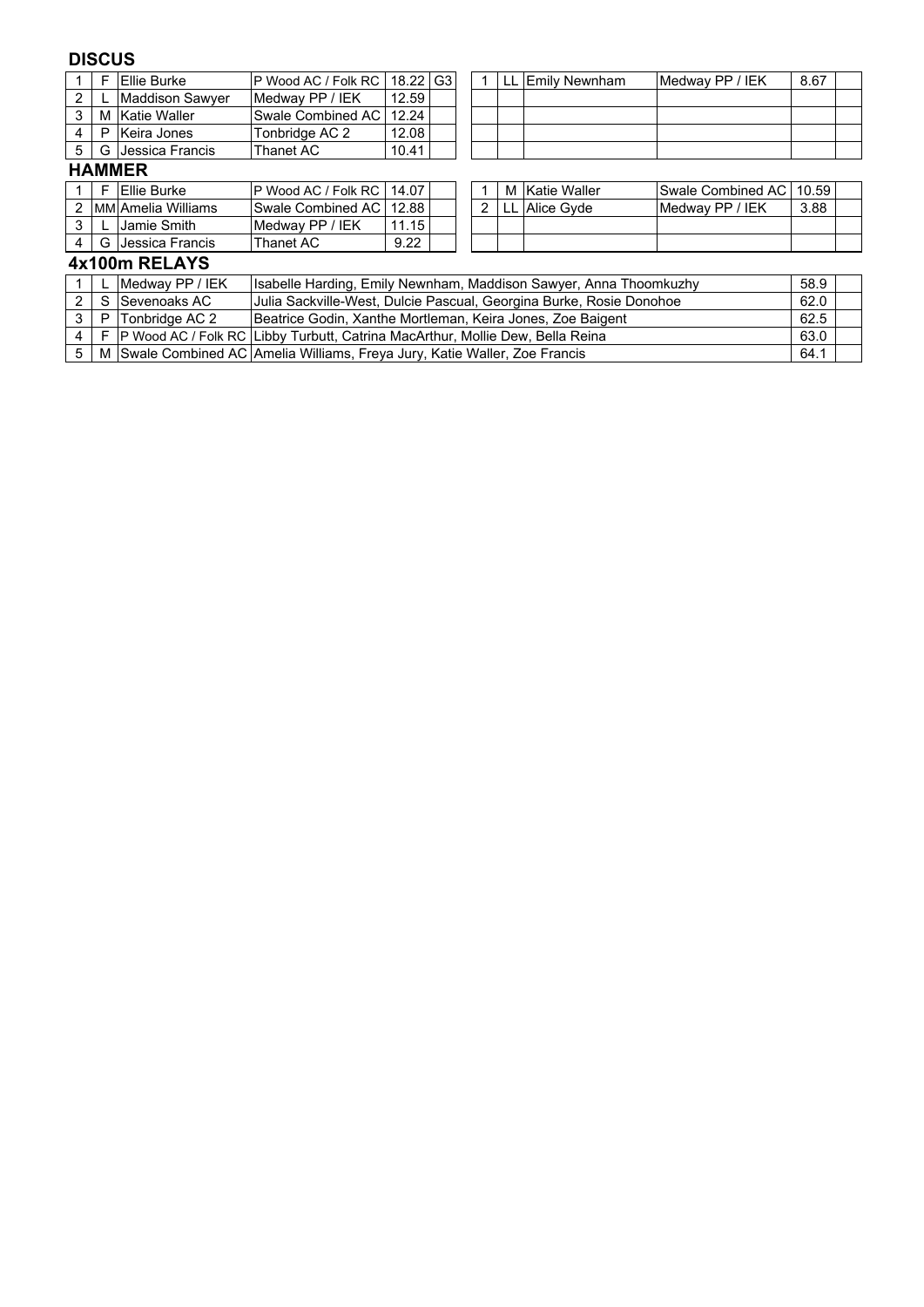# **KYAL - DIVISION 2 U15 GIRLS RESULTS 8th May 2016 Norman Park, Bromley**

### **U15 Girls Points Results Overall Points Results**

|                |   | Medway Park Phoenix / Invicta East Kent AC | 127 |   |    | Paddock Wood AC / Folke  |
|----------------|---|--------------------------------------------|-----|---|----|--------------------------|
| $\overline{2}$ |   | Paddock Wood AC / Folkestone Running Club  | 123 |   |    | Medway Park Phoenix / Ir |
| 3              |   | M Swale Combined AC                        | 95  |   |    | M Swale Combined AC      |
|                | P | Tonbridge AC 2                             | 77  |   |    | G Thanet AC              |
| 5              |   | G Thanet AC                                | 65  | 5 | S. | Sevenoaks AC             |
| 6              |   | Sevenoaks AC                               | 63  | 5 | P  | Tonbridge AC 2           |
|                |   | N Thanet Roadrunners AC                    | 35  |   |    | N Thanet Roadrunners AC  |

After 41 events scored

### **Pos Comp Athlete Club Perf Grade Pos Comp Athlete Club Perf Grade 100m** w/s w/s 1 G Erin Moses Thanet AC 13.6 1 GG Emily Russell Thanet AC 13.7<br>
1 Hannah Scrivens Medway PP / IEK 14.0 2 LL Djamilla Nkereuwen Medway PP / IEK 14.0 L Hannah Scrivens Medway PP / IEK 14.0 2 LL Djamilla Nkereuwen 3 N Rebecca Hales Thanet RR AC 14.9 3 SS Lauren Vallance Sevenoaks AC 15.4 4 | P | Megan Baxter-Rogers | Tonbridge AC 2 | 15.0 | | 4 | FF | Jess Atkinson | P Wood AC / Folk RC | 15.6 5 S Abigail Vallance Sevenoaks AC 15.6 | | 5 PP Sophie Vine Tonbridge AC 2 | 15.9 6 | F |Jaan-Imelda Sobande |P Wood AC / Folk RC | 15.6 | | | 6 |MM Sinead Poyser |Swale Combined AC | 16.7 M |? Swale Combined AC | disq **300m** 1 G Erin Moses Thanet AC 44.5 G4 1 LL Gabrielle Lyaniwura Medway PP / IEK 48.9 2 L Hannah Scrivens Medway PP / IEK 47.7 3 F Katie Lacey P Wood AC / Folk RC 48.7<br>4 N Rebecca Hales Thanet RR AC 49.1 4 N Rebecca Hales Thanet RR AC 49.1<br>5 S I auren Vallance Sevenoaks AC 50.9 5 S Lauren Vallance Sevenoaks AC 50.9<br>6 M Sinead Povser Swale Combined AC 58.6 6 M Sinead Poyser Swale Combined AC 58.6 **1500m** 1 | N | Beth Williams | Thanet RR AC | 4:59.4 G3 | 1 | NN Amy Piper | Thanet RR AC | 5:20.9 2 L Alex Millard Medway PP / IEK 5:03.6 G4 2 FF Eleanor Scott P Wood AC / Folk RC 6:08.4<br>3 P Luciana Anderson Tonbridge AC 2 5:19.3 3 LL Issie Martin Medway PP / IEK 6:39.3 3 P Luciana Anderson Tonbridge AC 2 5:19.3 3 LL Issie Martin Medway PP / IEK 6:39.3 4 | M Elena Jury | Swale Combined AC 5:49.7 5 | F | Libby MacArthur | P Wood AC / Folk RC | 6:02.6 6 G India Wayman Thanet AC 6:12.6 7 S Annabel Wilding Sevenoaks AC 8:01.3 **75m HURDLES**<br>1 G Erin Moses Thanet AC 12.3 G2 1 GG Emily Russell Thanet AC 1 G Erin Moses Thanet AC 12.3 G2 1 GG Emily Russell Thanet AC 12.9 G4 L Lauren Macey Medway PP / IEK | 13.8 | 2 MM Sobelle Jackson Swale Combined AC 15.7 3 | M Elena Jury | Swale Combined AC | 14.4 4 | F | Katie Lacey | P Wood AC / Folk RC | 15.3 5 | P Megan Baxter-Rogers Tonbridge AC 2 | 16.0 6 S Lauren Vallance Sevenoaks AC 16.1 **HIGH JUMP** 1 PP Sophie Vine Tonbridge AC 2 1.30 | | 1 P Skye Christie Tonbridge AC 2 | 1.30 2 L Djamilla Nkereuwen Medway PP / IEK 1.30 2 LL Lauren Macey Medway PP / IEK 1.30<br>3 F Jess Atkinson P Wood AC / Folk RC 1.25 3 | F Jess Atkinson | P Wood AC / Folk RC | 1.25 4 | M Elena Jury Swale Combined AC | 1.15 **LONG JUMP** 1 L Lauren Macey Medway PP / IEK 4.00 1 P Skye Christie Tonbridge AC 2 3.43<br>2 G Emily Russell Thanet AC 3.74 2 S Annabel Wilding Sevenoaks AC 2.82 2 G Emily Russell Thanet AC 3.74 2 S Annabel Wilding Sevenoaks AC 2.82<br>3 PP Sophie Vine Tonbridge AC 2 3.72 3 FF Caitlin Gallagher P Wood AC / Folk RC 2.67 3 PP Sophie Vine Tonbridge AC 2 3.72 3 FF Caitlin Gallagher P Wood AC / Folk RC 2.67<br>4 SS Abigail Vallance Sevenoaks AC 3.49 4 LL Issie Martin Medway PP / IEK 2.14 4 SS Abigail Vallance Sevenoaks AC 3.49 4 LL 5 M Isobelle Jackson Swale Combined AC 3.19 | 5 MM Matilda Kennison Swale Combined AC 1.80 6 | F Eleanor Scott | P Wood AC / Folk RC 3.11 **SHOT** 1 M Lexie Hammon Swale Combined AC 6.86 | | | 1 | LL Gabrielle Lyaniwura Medway PP / IEK | 5.62 2 L Hannah Scrivens Medway PP / IEK 6.17 | 2 FF Delilah Lewis P Wood AC / Folk RC 4.48 3 | F | Kiera Little | P Wood AC / Folk RC | 6.16 | | | | 3 | MM | Matilda Kennison | Swale Combined AC | 3.53 4 | P Skye Christie | Tonbridge AC 2 | 5.89 5 | S Elizabeth Swindin | Sevenoaks AC | 5.70 **A String B String**

|       |     | Medway Park Phoenix / Invicta East Kent AC | 127 |  | Paddock Wood AC / Folkestone Running Club  | 446 |  |
|-------|-----|--------------------------------------------|-----|--|--------------------------------------------|-----|--|
| 2 I   |     | Paddock Wood AC / Folkestone Running Club  | 123 |  | Medway Park Phoenix / Invicta East Kent AC | 413 |  |
| 3 I   |     | M Swale Combined AC                        | 95  |  | M Swale Combined AC                        | 344 |  |
| 4 I P |     | Tonbridge AC 2                             |     |  | G Thanet AC                                | 333 |  |
|       |     | 5 S G Thanet AC                            | 65  |  | S Sevenoaks AC                             | 234 |  |
|       | 6 S | Sevenoaks AC                               | 63  |  | P   Tonbridge AC 2                         | 234 |  |
|       |     | N Thanet Roadrunners AC                    | 35  |  | N Thanet Roadrunners AC                    | 132 |  |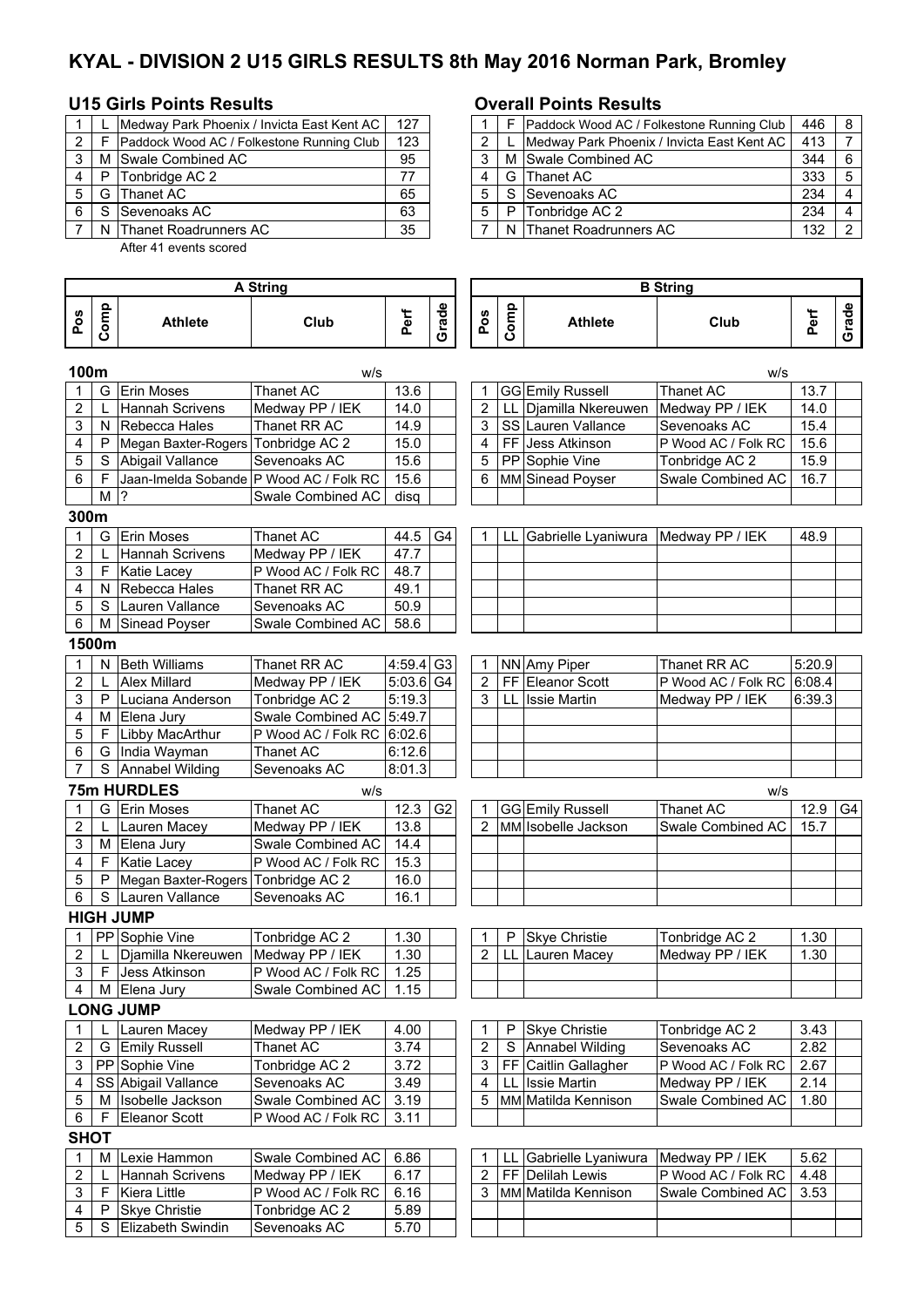# **HAMMER**

|   | Kiera Little        | IP Wood AC / Folk RC I 18.97 |       |  |  |  |  |
|---|---------------------|------------------------------|-------|--|--|--|--|
| L | M ILexie Hammon     | Swale Combined AC   16.27    |       |  |  |  |  |
|   | Gabrielle Lvaniwura | Medway PP / IEK              | 12.31 |  |  |  |  |

## **JAVELIN**

|   | FF Kiera Little           | ' Folk RC<br>IP Wood AC /  | 16.20 |  |  | Delilah<br>Lewis     | IP Wood AC / Folk RC I    | 12.86 |
|---|---------------------------|----------------------------|-------|--|--|----------------------|---------------------------|-------|
| м | Lexie Hammon              | ISwale Combined AC   12.12 |       |  |  | IMMIMatilda Kennison | <b>Swale Combined ACT</b> | 6.57  |
|   | <b>IElizabeth Swindin</b> | ISevenoaks AC              | ndr   |  |  |                      |                           |       |

|  | 1 F IDelilah Lewis    | P Wood AC / Folk RC   12.86 |  |
|--|-----------------------|-----------------------------|--|
|  | 2 MM Matilda Kennison | Swale Combined AC   6.57    |  |
|  |                       |                             |  |

## **RELAYS**

|   | 4x100m                                                                                    |                |                                                                                                 |        |  |  |  |
|---|-------------------------------------------------------------------------------------------|----------------|-------------------------------------------------------------------------------------------------|--------|--|--|--|
|   | Medway PP / IEK<br>Djamilla Nkereuwen, Hannah Scrivens, Gabrielle Lyaniwura, Lauren Macey |                |                                                                                                 |        |  |  |  |
| 2 |                                                                                           |                | F  P Wood AC / Folk RC   Libby MacArthur, Jaan-Imelda Sobande, Caitlin Gallagher, Delilah Lewis | 59.7   |  |  |  |
| 3 | P <sub>1</sub>                                                                            | Tonbridge AC 2 | Megan Baxter-Rogers, Sophie Vine, Skye Christie, Luciana Anderson                               | 60.0   |  |  |  |
| 4 |                                                                                           | S Sevenoaks AC | Abigail Vallance, Elizabeth Swindin, Annabel Wilding, Lauren Vallance                           | 61.5   |  |  |  |
| 5 |                                                                                           |                | M Swale Combined AC Elena Jury, Matilda Kennison, Lexie Hammon, Sinead Poyser                   | 67.9   |  |  |  |
|   | 4x300m                                                                                    |                |                                                                                                 |        |  |  |  |
|   | E                                                                                         |                | P Wood AC / Folk RC   Caitlin Gallagher, Jaan-Imelda Sobande, Katie Lacey, Jess Atkinson        | 3:30.5 |  |  |  |
| 2 |                                                                                           | S Sevenoaks AC | Lauren Vallance, Elizabeth Swindin, Annabel Wilding, Abigail Vallance                           | 3:36.8 |  |  |  |